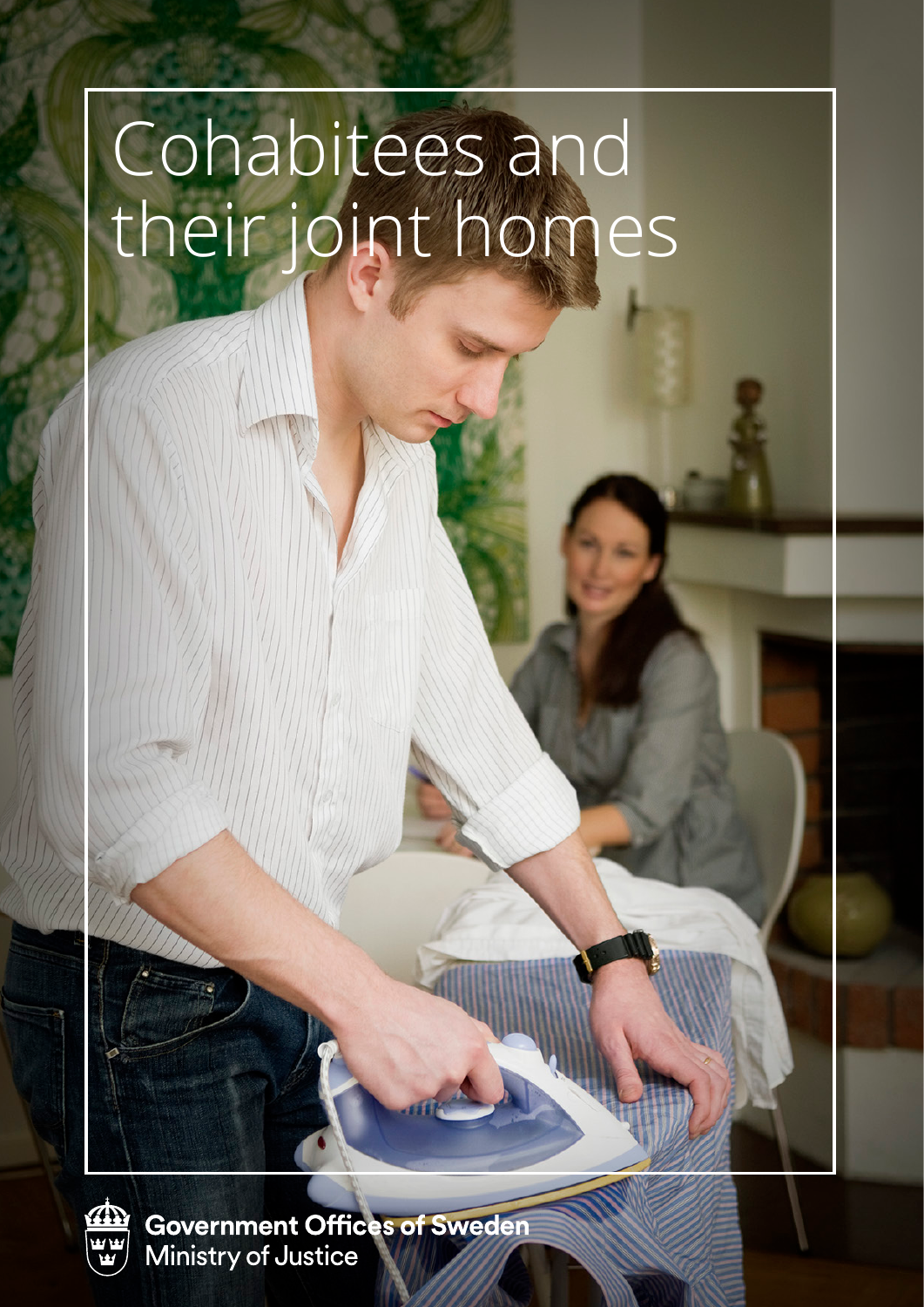Also available in English:

- Family law
- Parents and children
- The Swedish judicial system
- The Constitution of Sweden

Free copies of these brochures can be ordered from the Ministry of Justice, by telephone +46 8 405 10 00, or by email to ju.info.order@gov.se.

Produced by the Ministry of Justice Printed by Elanders Sverige Ltd, September 2017 Cover photo: Maskot/TT Nyhetsbyrån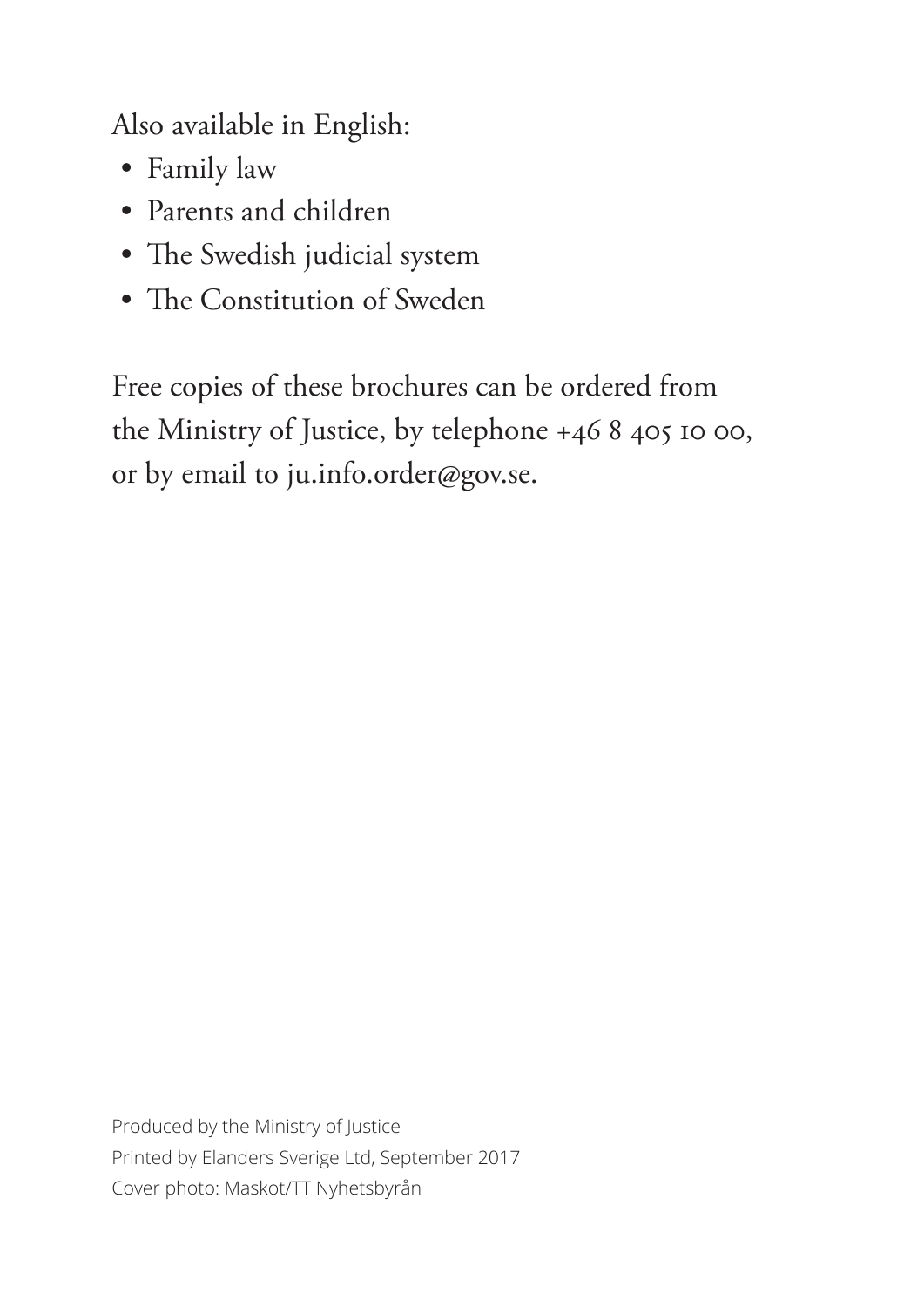## **The Cohabitees Act**

The Cohabitees Act contains provisions on the division of a joint dwelling and household goods when a cohabitee relationship ends. The Act defines the term 'cohabitees' and specifies when a cohabitee relationship shall be considered to have ended. This brochure gives a brief presentation of the Act.

#### **Why a Cohabitees Act?**

The Cohabitees Act provides minimum protection for the weaker partner when a cohabitee relationship ends. It regulates the division of the cohabitees' joint home and household goods of cohabitees, a cohabitee's right to take over a dwelling not included in the division of property and limitations on the right to dispose of the joint home.

The protection provided by the Cohabitees Act is limited in relation to that which applies for married couples and registered partners. For example, there are no provisions in the Cohabitees Act concerning inheritance or maintenance obligations.

#### **Who counts as a cohabitee?**

By Cohabitees is meant two people who live together on a permanent basis as a couple and who have a joint house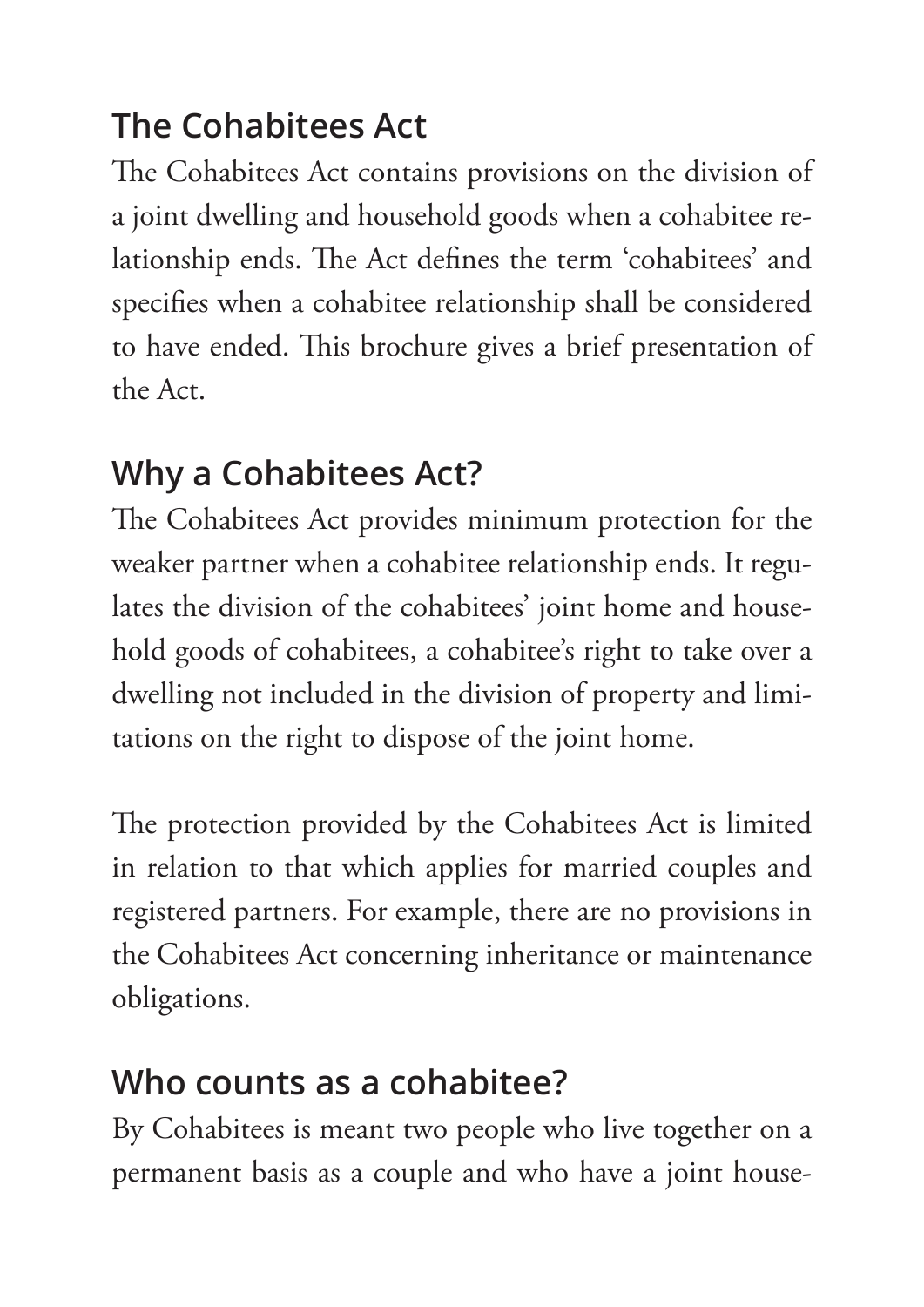hold. Whether the cohabitees are of the same sex is of no importance.

To count as a cohabitee three criteria must be fulfilled:

- The cohabitee must live with his/her partner on a permanent basis. Thus, it is a question of relationships that are not of short duration.
- The cohabitee and his/her partner must live together as a couple. This means that the parties live together in a partnership normally including sexual relations.
- The cohabitee must share a household with his/her partner, which means sharing chores and expenses.

Hence, two siblings living together are not considered to be cohabitees.

## **To whom does the Cohabitees Act apply?**

The Cohabitees Act applies only to relationships in which neither of the cohabitees is married or a registered partner.

Cohabitees who want to keep their financial affairs separate may conclude an agreement to the effect that the rules on division of property contained in the Cohabitees Act shall not apply to their cohabitee relationship. They may also agree that certain property shall not be included in the di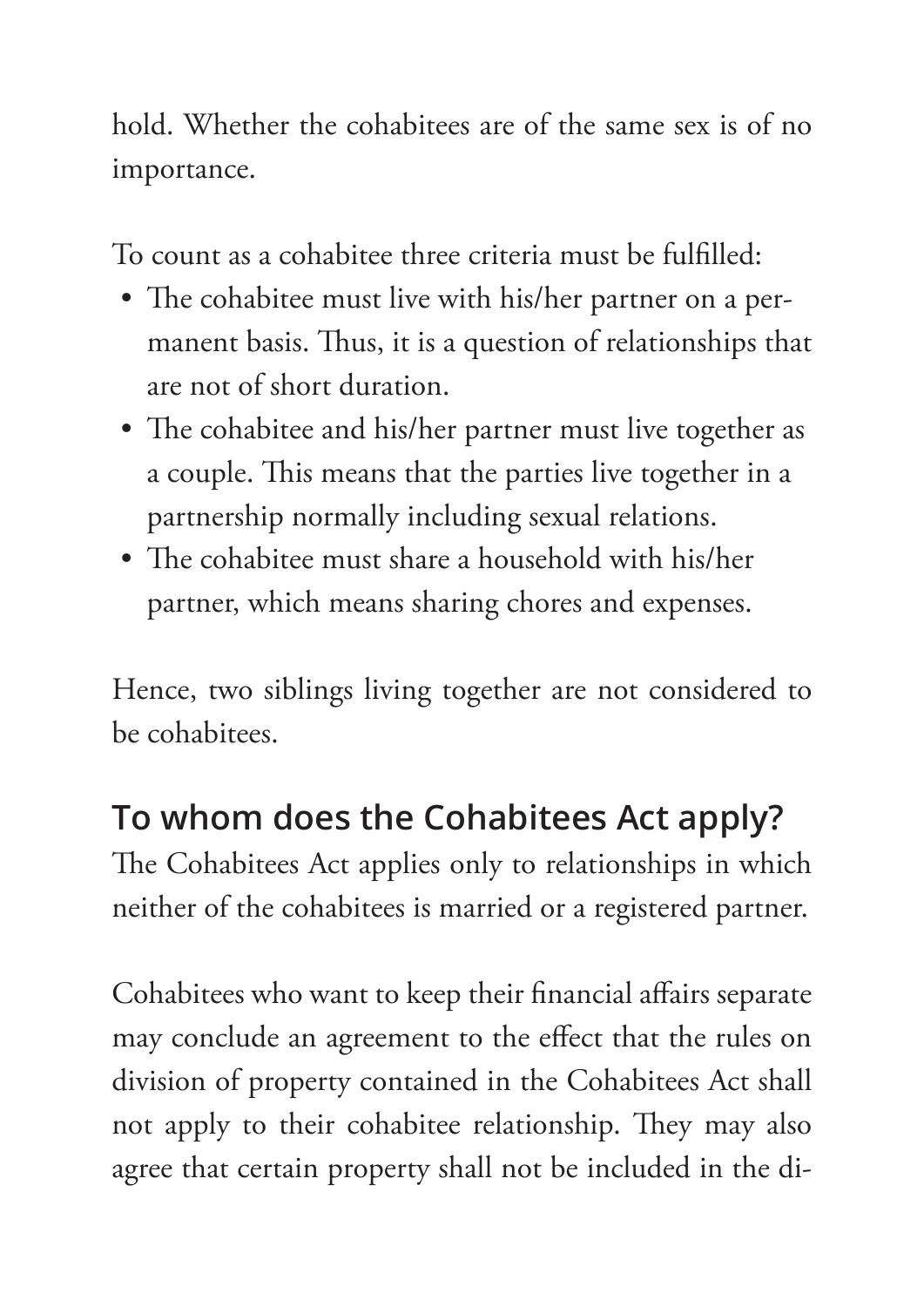vision of property. The agreement shall be in writing and signed by the cohabitees or the prospective cohabitees. It will not be registered and does not need to be attested.

#### **What property does the Cohabitees Act cover?**

The Cohabitees Act applies only to the cohabitees' joint home and household goods. It applies to all kinds of permanent dwellings (houses, apartments) and household goods mean the equipment which is normally part of the home such as furniture and kitchen utensils. The Act does not apply to other property such as, for example, bank assets, shares, cars and boats. Nor does it apply to summer houses. Such assets fall outside the division of property and the cohabitee that owns the property keeps it after a separation.

### **What applies during the cohabitee relationship?**

The main rule is that in a cohabitee relationship each cohabitee owns and manages his/her property him/herself and is responsible for his/her debts. As in the case of married couples or registered partnerships, there are certain limitations on a cohabitee's possibilities of disposing of property. A cohabitee may not, without the consent of the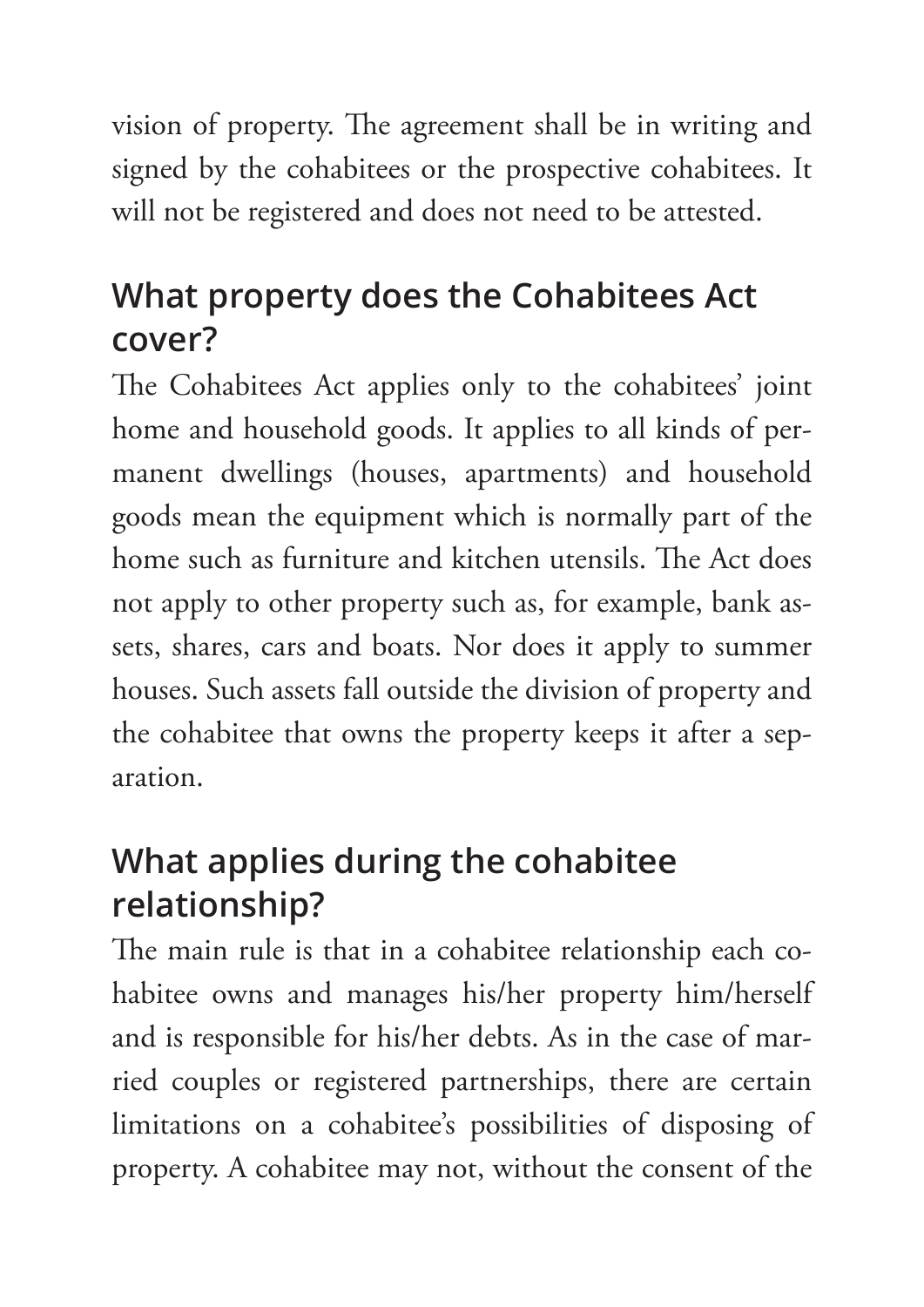other cohabitee, give away, sell, mortgage/pledge or let the joint home. Nor may a cohabitee, without the consent of the other, give away, sell or pawn joint household goods.

If cohabitees live in property to which one of them holds the title or lease, they may have the property registered as their joint dwelling by notifying Lantmäteriet (The National Land Survey). Notification to this effect can be a guarantee that the cohabitee who owns the property does not sell or mortgage it without the consent of the other cohabitee.

#### **When does a cohabitee relationship end?**

A cohabitee relationship ends if at least one of the cohabitees enters into marriage, if the cohabitees separate, or if one of them dies.

A cohabitee relationship also ends if one of the cohabitees applies to the district court for the latter to appoint an estate administrator to divide the property or for the right to remain in a joint home included in the division of property. The cohabitee relationship also ends if one of the cohabitees institutes an action to be allowed to take over a joint home not included in the division of property.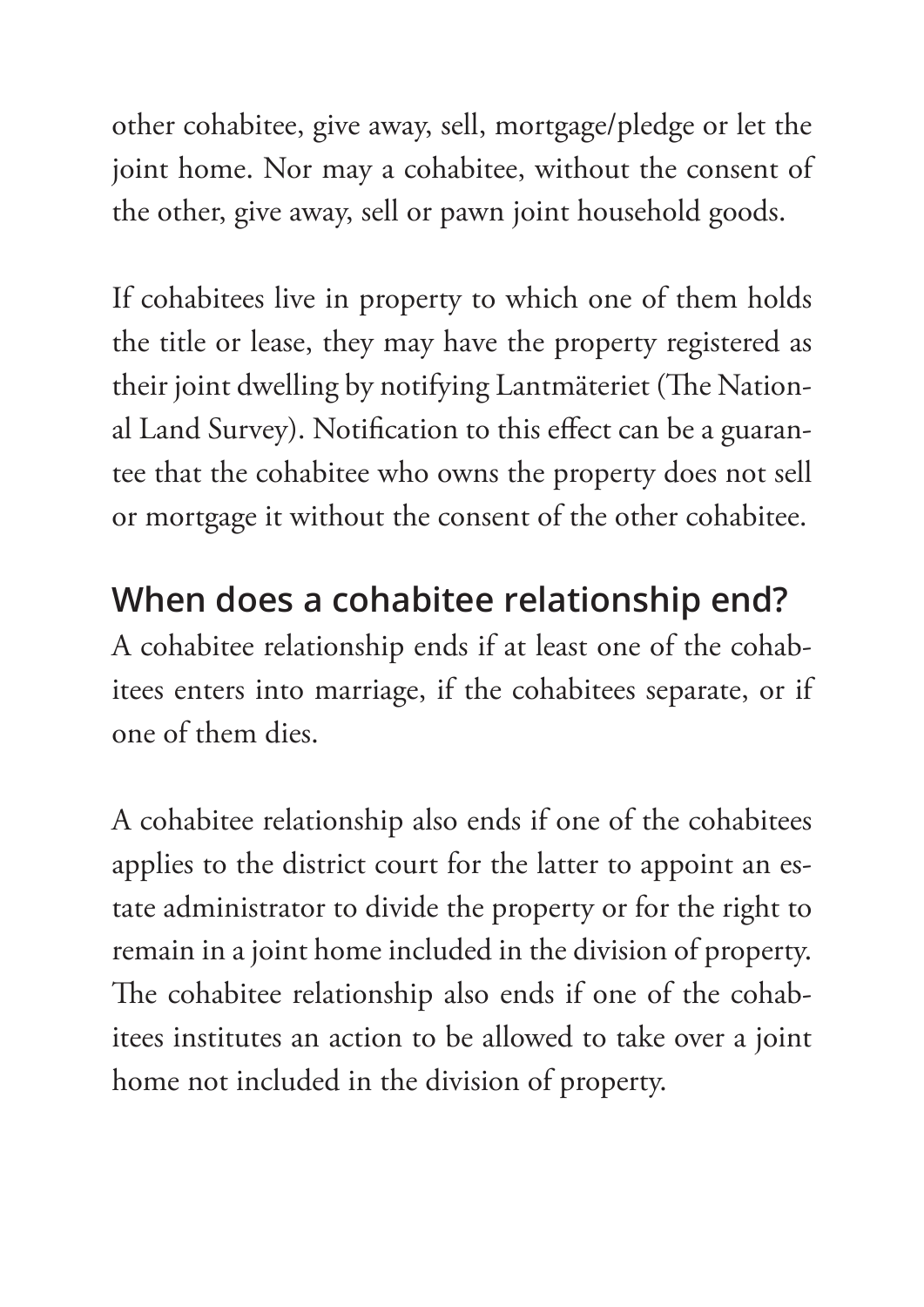## **Request for division of property**

When a cohabitee relationship ends, a division of property shall be made at the request of either of the cohabitees. If the cohabitee relationship ends as a result of the death of one of the cohabitees, only the surviving cohabitee may request a division of property. The heirs to the deceased cohabitee do not have the right to make such a request, on the other hand. If neither party requests a division of property, each retains his/her own property.

A request for division of property shall be made not later than one year after the relationship ended. If a cohabitee relationship ends following the death of one of the cohabitees or if a cohabitee dies within one year of the end of a relationship, a request shall be made no later than when the estate inventory is drawn up.

### **Division of property**

A division of property includes the cohabitees' joint dwelling and household goods if the property "was acquired for joint use". Who paid for the property is of no account. However, it must be borne in mind that the rules on division of property set out in the Cohabitees Act do not apply if one of the parties has moved into the other party's dwelling even if the couple shared amortisation and other costs.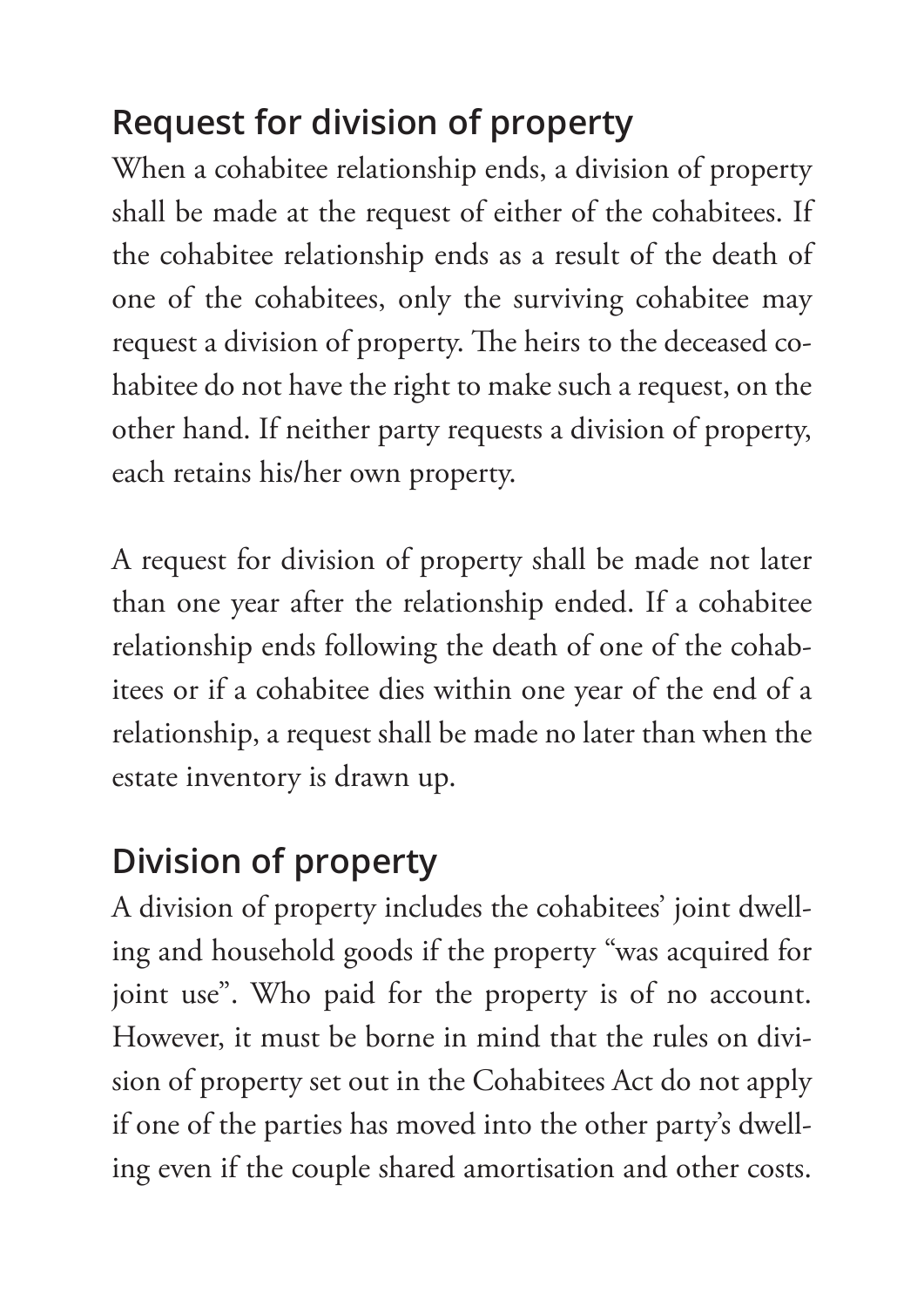But if such a dwelling has been sold and the money used for a new joint home, the new dwelling shall be included in the division of property.

Before the division of property takes place, a deduction shall be made to cover debts. What remains shall in principle be divided equally between the cohabitees. The cohabitee most in need of the dwelling or household goods is entitled to receive the property if this is reasonable. If the other cohabitee does not receive other property from the joint home to the same value, the cohabitee taking over the dwelling or household goods shall pay the corresponding sum of money to the other cohabitee.

#### **Exceptions**

Exceptions to the division into halves may be made, however, if it is unreasonable, particularly bearing in mind how long the relationship lasted. In special cases, adjustment can be made so that each party simply retains his/her property. Another exception to this division is the so-called little base amount rule. It only applies in the event of the death of one cohabitee and means that out of the property to be divided, the surviving cohabitee always – if there is sufficient property – receives as much as corresponds to two price base amounts (SEK 89 600 in 2017).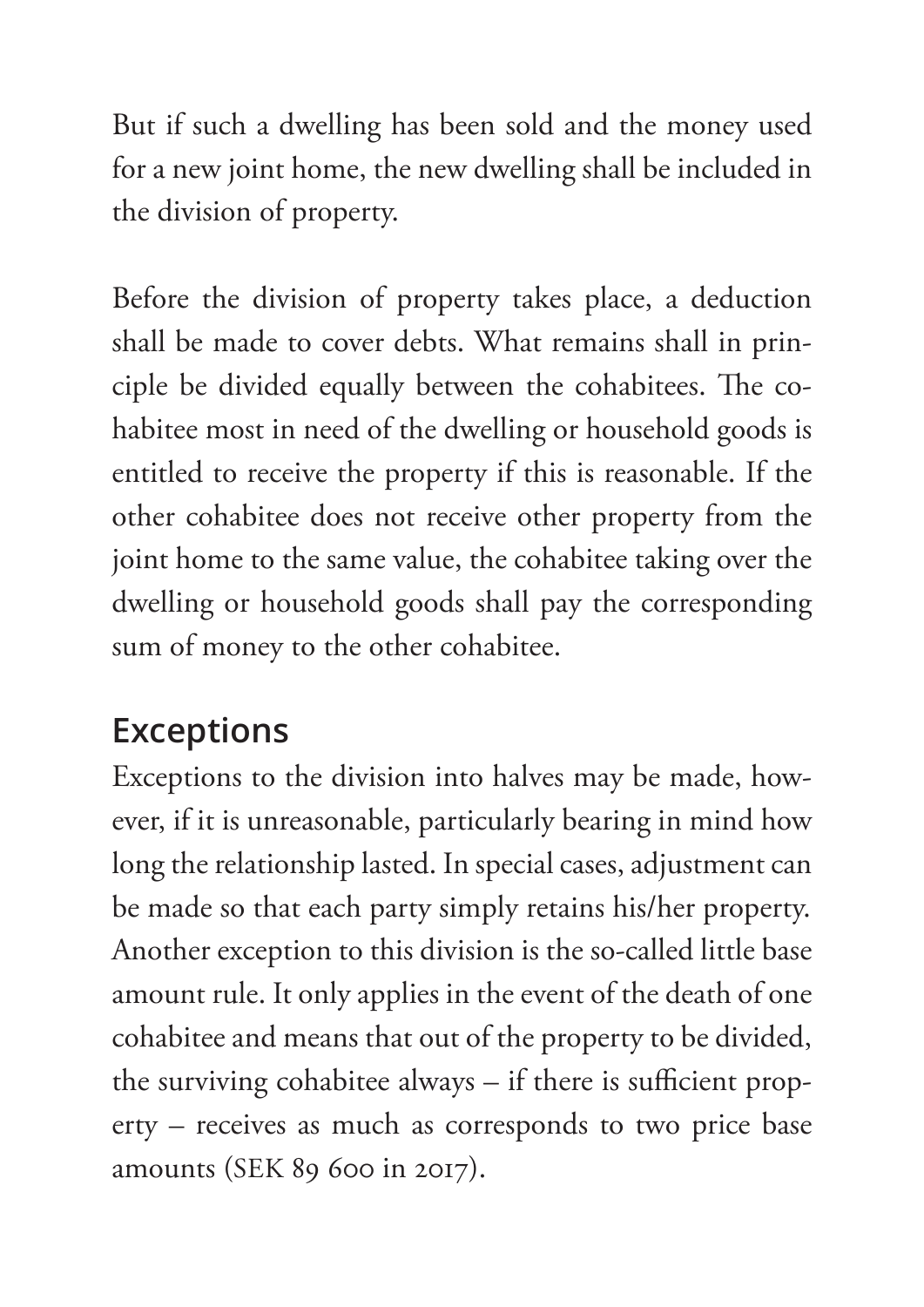**Taking over the other cohabitee's dwelling** A tenantowner (condominium) right or tenancy that was not acquired for joint use but which nevertheless has been used jointly, is not included in the division of property. On the other hand, provided it is reasonable, the cohabitee who best needs the dwelling may take it over from the other cohabitee. However, if the cohabitees have no children, there must be very strong reasons for taking it over. The party taking over the dwelling shall fully compensate the other for the value of the dwelling. Cohabitees cannot remove the right to take over the dwelling by agreement. The question of taking over the dwelling may also arise if the rules on division of property under the Cohabitees Act have been removed under an agreement.

The cohabitee wanting to take over a tenancy or tenantowner right must later than one year after the cohabitee relationship ended. If the cohabitee wanting to take over leaves the dwelling, however, the request must be submitted no later than three months thereafter. The respite of one year does not apply if the cohabitee who possesses the dwelling dies and the surviving cohabitee remains in the dwelling.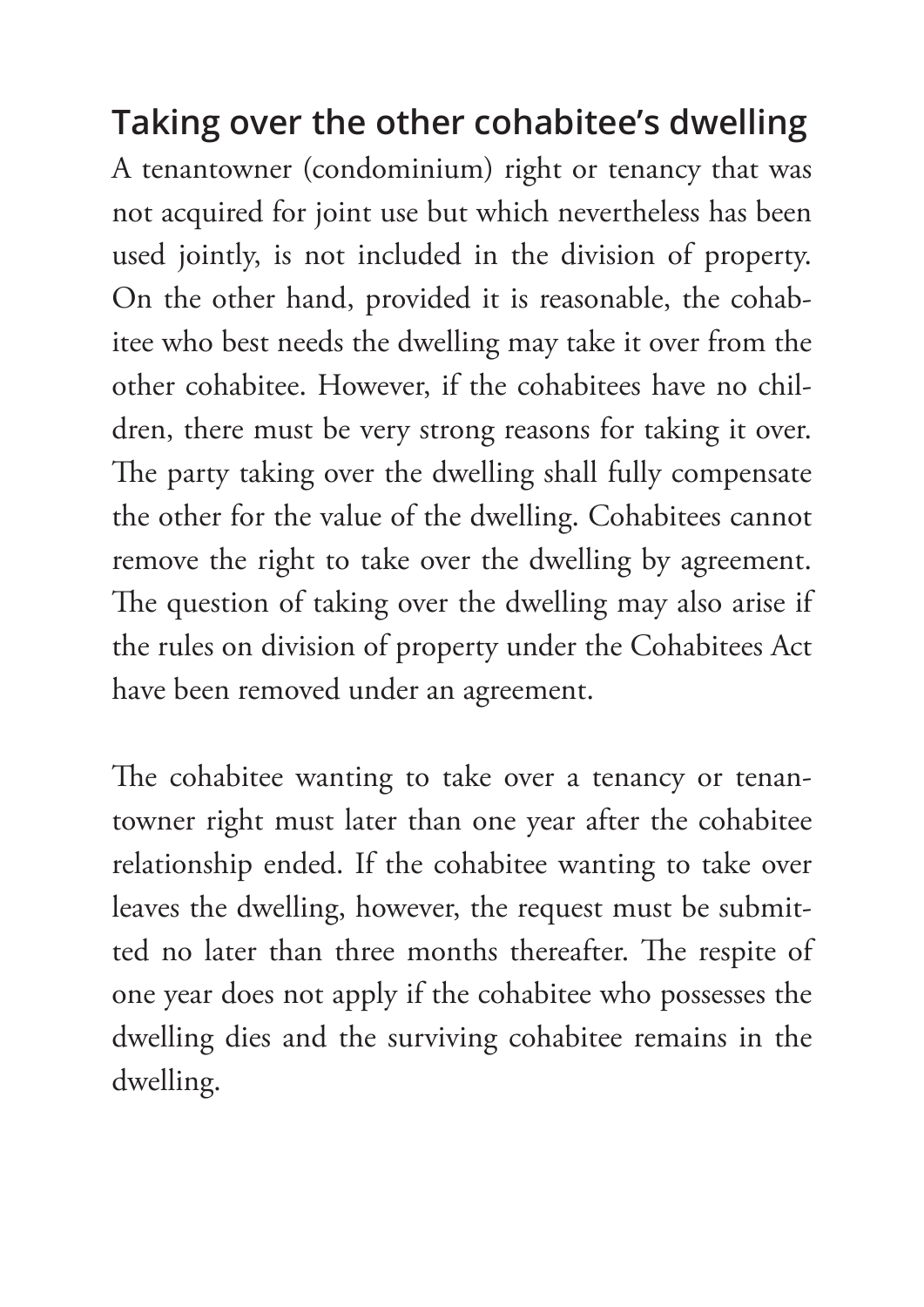#### **Some details cohabitees should bear in mind**

#### Children

Contrary to what applies to children born in marriage, paternity must be specially established for a child whose parents are not married. This also applies to unmarried parents who are cohabitees. When the child is born the mother is granted sole custody of the child. However, the parents may obtain joint custody by applying to the Tax authority or the social welfare committee in connection with confirmation of paternity and registering that they have joint custody.

Cohabitees cannot jointly adopt a child.

#### Inheritance

Cohabitees have no automatic right to inherit one another. Thus, if cohabitees are to inherit one another they must make a will.

#### **Maintenance**

Cohabitees have no maintenance obligation to one another, not even after a very long relationship.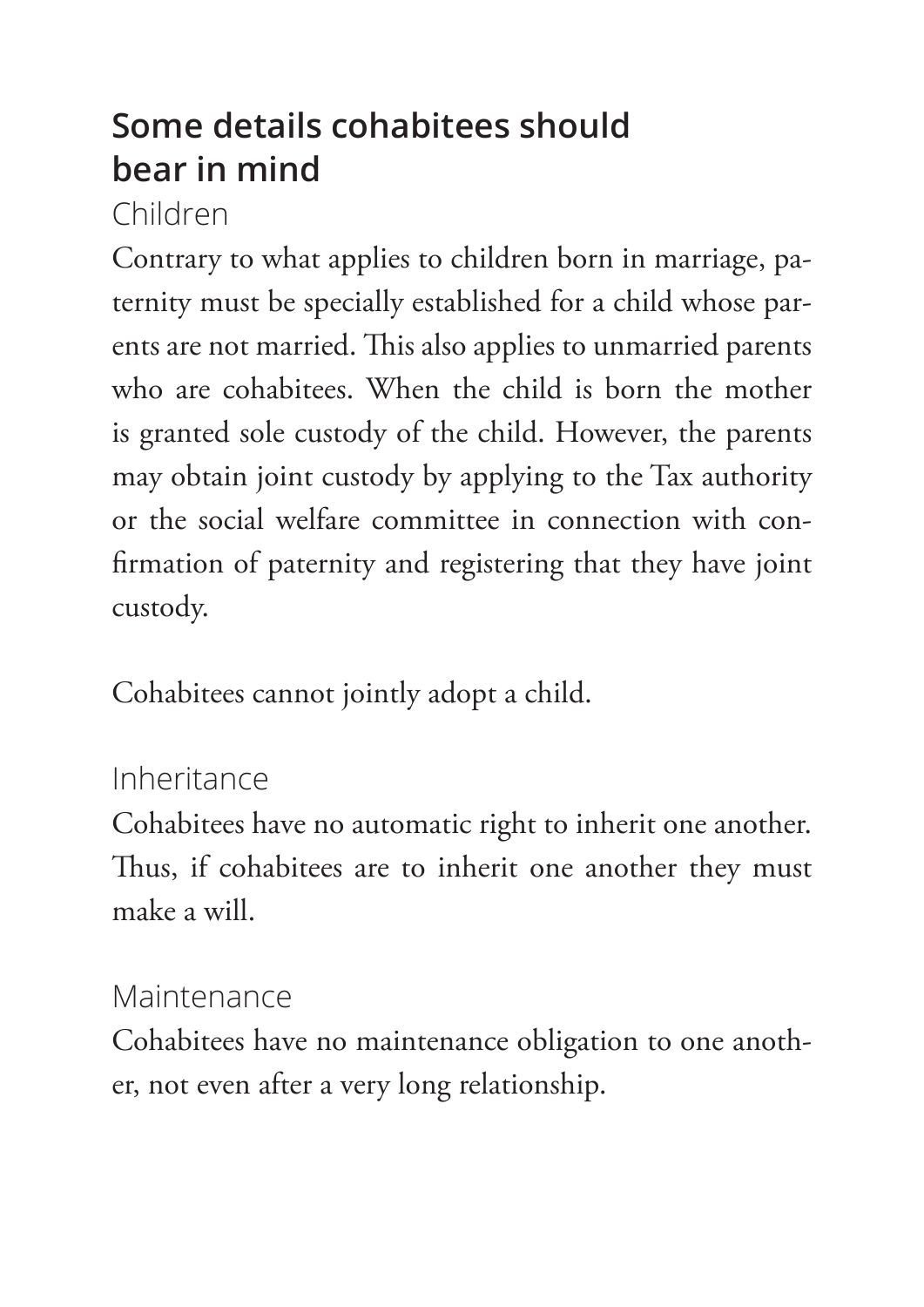### **Further reading**

At the website of the Swedish Parliament you may find the full text, including amendments, of the Cohabitees Act, SFS 2003:376. The address is riksdagen.se and the text will be in Swedish.